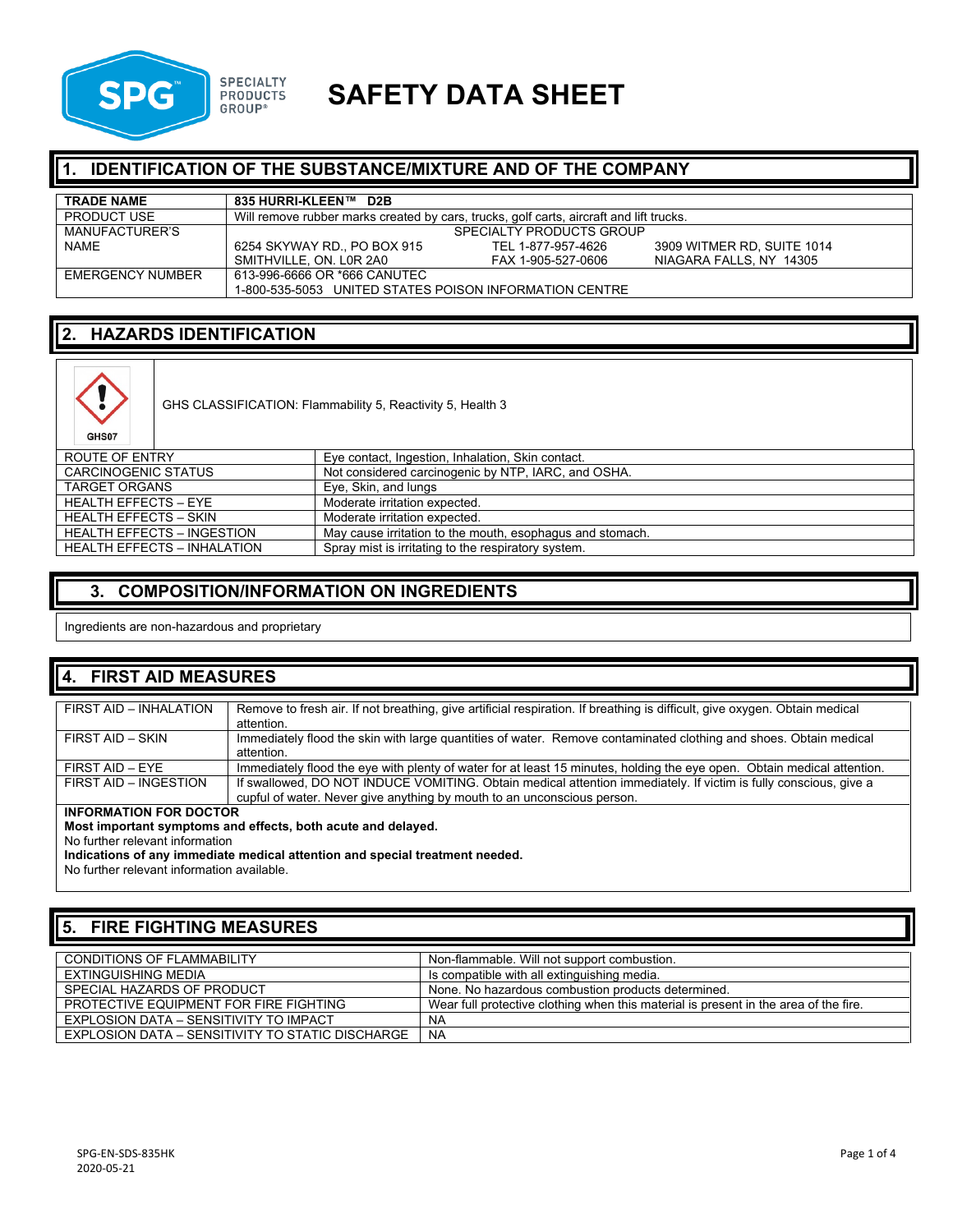# **835 HURRI-KLEEN™**

# **6. ACCIDENTAL RELEASE MEASURES**

| <b>SPILL PROCEDURES</b>             | Ventilate the contaminated area. Contain and absorb using earth, sand or other inert material. Transfer into      |  |
|-------------------------------------|-------------------------------------------------------------------------------------------------------------------|--|
|                                     | suitable containers for recovery or disposal.                                                                     |  |
| PERSONAL PRECAUTIONS                | Use a NIOSH-approved dust and mist respirator where spray mist occurs.                                            |  |
| ENVIRONMENTAL PRECAUTIONS           | Prevent the material from entering drains or watercourses. Notify authorities if spill has entered watercourse or |  |
|                                     | sewer.                                                                                                            |  |
| <b>REFERENCES TO OTHER SECTIONS</b> |                                                                                                                   |  |

#### See Section 7 for information on safe handling

See Section 8 for information on personal protection equipment

See Section 13 for disposal information

### **7. HANDLING AND STORAGE**

HANDLING | Use in well-ventilated area. Use local exhaust ventilation. Avoid inhaling vapor. Avoid contact with eyes, skin and clothing. Keep container tightly closed when not in use. STORAGE Storage area should be cool, dry, and well ventilated. PROTECT FROM FREEZING. **INFORMATION ABOUT PROTECTION AGAINST EXPLOSION AND FIRE** Keep ignition sources away – Do not smoke Protect against electrostatic charges

#### **SPECIFIC END USE(S)**

No further relevant information available

### **8. EXPOSURE CONTROLS/PERSONAL PROTECTION**

| ENGINEERING CONTROL MEASURES  | Exposure to this product may be controlled in a number of ways. The measures appropriate for a particular<br>worksite depend on how the material is used and on the potential for exposure. If engineering controls and<br>work practices are not effective in preventing or controlling exposure, then suitable personal protective<br>equipment, which is known to perform satisfactorily, should be used. |
|-------------------------------|--------------------------------------------------------------------------------------------------------------------------------------------------------------------------------------------------------------------------------------------------------------------------------------------------------------------------------------------------------------------------------------------------------------|
| RESPIRATORY PROTECTION        | The specific respirator selected must be based on the airborne concentration found in the workplace and<br>must not exceed the working limits of the respirator. The following protection is recommended: Respirator<br>equipped with an organic vapor cartridge.                                                                                                                                            |
| <b>HAND PROTECTION</b>        | Full-length gloves should be worn during all handling operations. Neoprene gloves.                                                                                                                                                                                                                                                                                                                           |
| EYE PROTECTION                | Chemical goggles should be worn during all handling operations to protect against splashing.                                                                                                                                                                                                                                                                                                                 |
| <b>BODY PROTECTION</b>        | Discard contaminated protective equipment. If there is danger of splashing, wear overall or apron.                                                                                                                                                                                                                                                                                                           |
| PROTECTION DURING APPLICATION | During application, adequate ventilation must be provided. If ventilation is poor, wear respiratory protection.                                                                                                                                                                                                                                                                                              |

### **9. PHYSICAL AND CHEMICAL PROPERTIES**

| PHYSICAL STATE                        | Liauid              |
|---------------------------------------|---------------------|
| <b>ODOUR &amp; APPEARANCE</b>         | Mild pleasant, blue |
| <b>ODOR THRESHOLD (ppm)</b>           | NA.                 |
| <b>SPECIFIC GRAVITY</b>               | $1.00 - 1.02$       |
| VAPOR DENSITY (AIR = 1)               | <b>NA</b>           |
| VAPOR PRESSURE 20°C                   | <b>NA</b>           |
| <b>EVAPORATION RATE</b>               | <b>NA</b>           |
| <b>BOILING POINT (°C/°F)</b>          | 154°C / 301°F       |
| FREEZING POINT (°C)                   | <b>NA</b>           |
| рH                                    | $9.5 - 11.8$        |
| COEFFICIENT OF WATER/OIL DISTRIBUTION | NA.                 |
| SOLUBILITY IN WATER                   | Soluble             |
| $VOC$ ( $q/l$ )                       | ≺1                  |
| FLASH POINT (PMCC) (°C/°F)            | Non-flammable.      |
| UPPER FLAMMABLE LIMIT %VOL            | <b>NA</b>           |
| <b>LOWER FLAMMABLE LIMIT %VOL</b>     | <b>NA</b>           |
| AUTOIGNITION TEMP (°C/°F)             | <b>NA</b>           |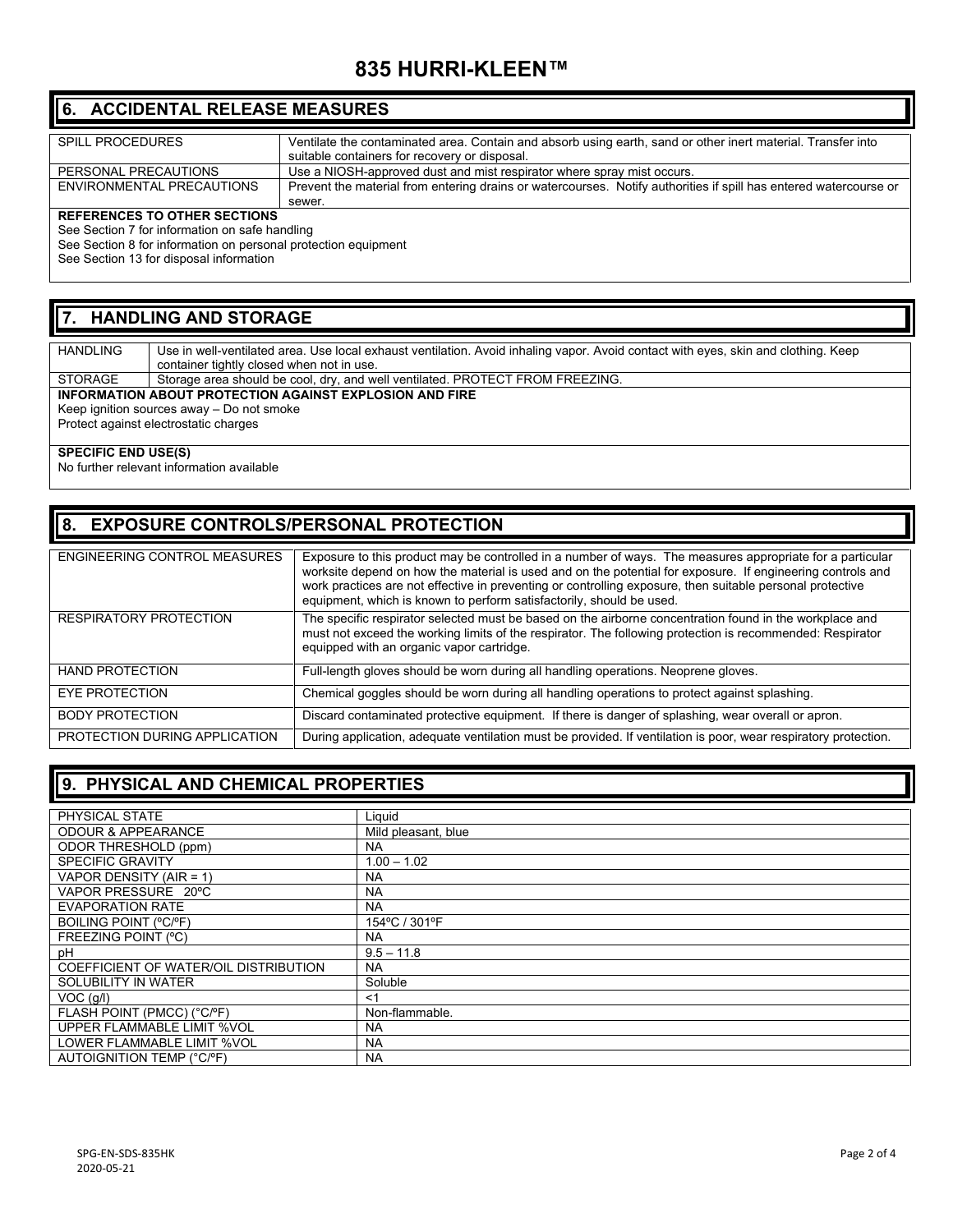# **835 HURRI-KLEEN™**

# **10. STABILITY AND REACTIVITY**

| <b>STABILITY</b>                 | Avoid excessive heating over long periods of time. |
|----------------------------------|----------------------------------------------------|
| CONDITIONS TO AVOID              | High temperatures. Do Not Freeze.                  |
| MATERIALS TO AVOID               | Strong oxidizing agents, alkalis, acids, bases.    |
| <b>HAZARDOUS POLYMERIZATION</b>  | Will not occur.                                    |
| HAZARDOUS DECOMPOSITION PRODUCTS | Not available                                      |

### **11. TOXICOLOGICAL INFORMATION**

| EFFECTS OF ACUTE EXPOSURE                   | Moderate irritation to the eyes and skin is expected. |
|---------------------------------------------|-------------------------------------------------------|
| EFFECTS OF CHRONIC EXPOSURE                 | Hemolytic agent, may lead to hemolytic anemia.        |
| <b>EXPOSURE LIMITS</b>                      | <b>NA</b>                                             |
| <b>IRRITANCY</b>                            | Moderate irritation expected                          |
| <b>SENSITIZATION</b>                        | <b>NA</b>                                             |
| <b>CARCINOGENICITY</b>                      | Not listed as a carcinogen by IARC, NTP or OSHA.      |
| REPRODUCTIVE TOXICITY                       | <b>NA</b>                                             |
| <b>TERATOGENICITY</b>                       | NA                                                    |
| <b>MUTAGENICITY</b>                         | <b>NA</b>                                             |
| <b>TOXICOLOGICALLY SYNERGISTIC PRODUCTS</b> | <b>NA</b>                                             |

#### **12. ECOLOGICAL INFORMATION**

| <b>MOBILITY</b>                    | If released to soil it will evaporate at a moderate rate. The product is poorly absorbed onto soils or |
|------------------------------------|--------------------------------------------------------------------------------------------------------|
|                                    | sediments. The product will leach into soil. The product will dissolve rapidly in water.               |
| PERSISTENCE/DEGRADABILITY          | The product is biodegradable.                                                                          |
| <b>BIOACCUMULATION</b>             | Product is not expected to bioaccumulate.                                                              |
| <b>ECOTOXICITY</b>                 | The product may be harmful to aquatic organisms.                                                       |
| RESULTS of PBT and vPvB Assessment |                                                                                                        |
| PBT: N/A                           |                                                                                                        |
| vPvB: N/A                          |                                                                                                        |
|                                    |                                                                                                        |

### **13. DISPOSAL CONSIDERATIONS** PRODUCT DISPOSAL Absorb product on an inert material (sand or earth) and transfer absorbed product into a waste container. Dispose of in accordance with all applicable local and national regulations. CONTAINER DISPOSAL Labels should not be removed from containers until they have been cleaned. Do not cut, puncture or weld on or near to the container. Do not incinerate closed containers. Empty containers may contain hazardous residues. Dispose of containers with care.

#### **UNCLEANED PACKAGINGS**

**Recommendation:** Disposal must be made according to official regulations

#### **14. TRANSPORTATION INFORMATION CANADA TDG CLASSIFICATION** HAZARD LABEL - Not required **EXPORT** DOT CFR 172.101 DATA Not Regulated by D.O.T. UN PROPER SHIPPING NAME UN CLASS NAME | NAME | NAME | NAME | NAME | NAME | NAME | NAME | NAME | NAME | NAME | NAME | NAME | NAME | NAME | NAME | NAME | NAME | NAME | NAME | NAME | NAME | NAME | NAME | NAME | NAME | NAME | NAME | NAME | NAME | NAM UN NUMBER NA UN PACKING GROUP NAME NAME NAME NAME ON THE STATE OF THE STATE OF THE STATE OF THE STATE OF THE STATE OF THE STATE OF THE STATE OF THE STATE OF THE STATE OF THE STATE OF THE STATE OF THE STATE OF THE STATE OF THE STATE OF FLASH POINT NA HAZARDOUS MATERIAL NA **HAZARD LABEL**